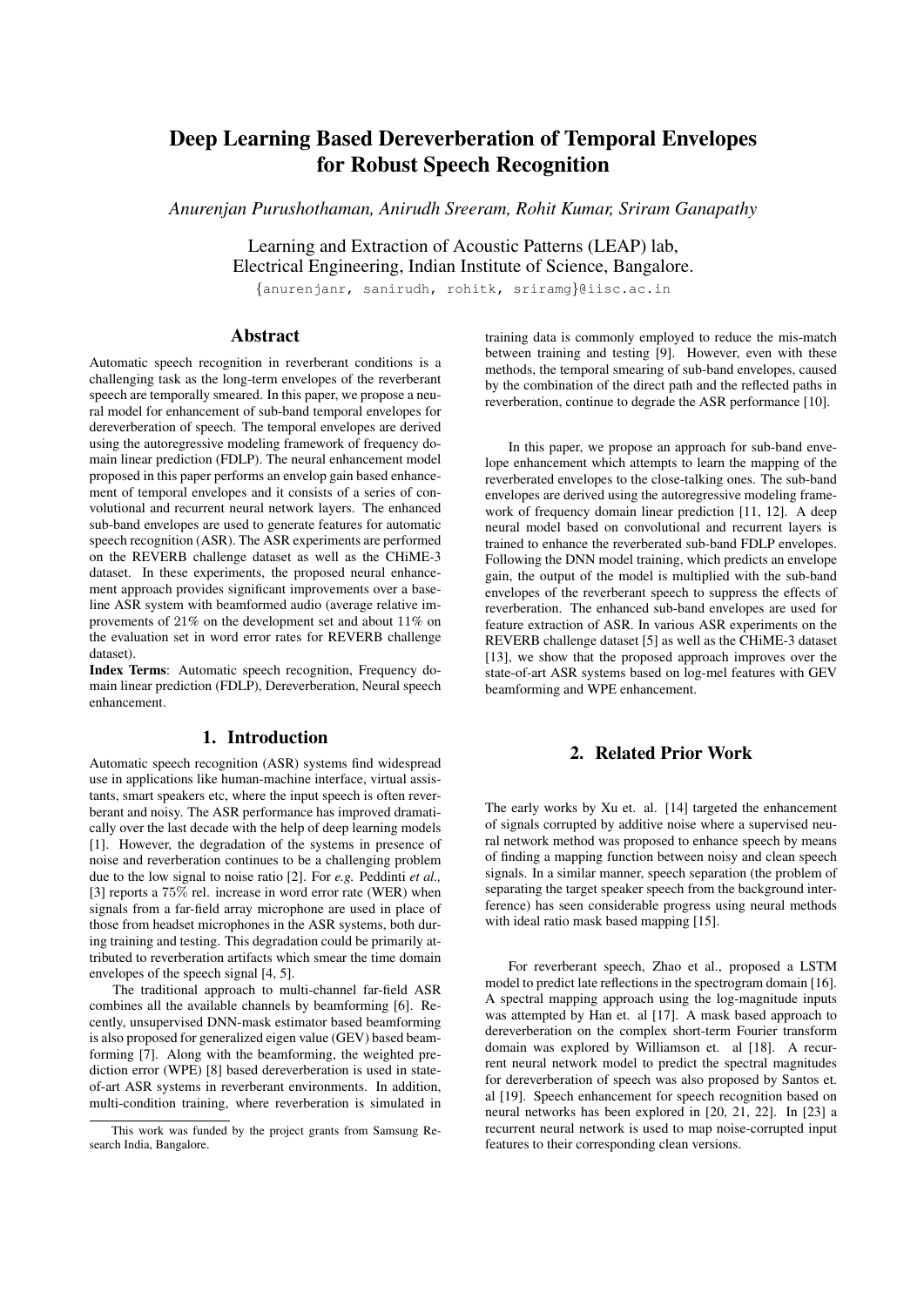

Figure 1: *Block schematic of envelope dereverberation model*

### 3. Proposed Approach

### 3.1. Signal model

When speech is recorded in far-field reverberant environment, the data collected in the microphone can be expressed as

$$
r(t) = x(t) * h(t),
$$
\n<sup>(1)</sup>

where  $x(t)$ ,  $h(t)$  and  $r(t)$  denote the clean speech signal, the room impulse response and the reverberant speech respectively. The room response function  $h(t) = h_e(t) + h_l(t)$ , where  $h_e(t)$ and  $h_l(t)$  represent the early and late reflection components.

Let  $x_a(t)$ ,  $h_a(t)$  and  $r_a(t)$  denote the sub-band clean speech, room-response and the reverberant speech respectively and  $q = 1, \ldots, Q$  denotes the sub-band index. Assuming an ideal band-pass filtering we can write (using Eq. 1),

$$
r_q(t) = x_q(t) * h_q(t). \tag{2}
$$

Now, the analytic signal  $r_{aq}(t) = r_q(t) + \mathcal{H}[r_q(t)]$  can be shown to be [11, 24],

$$
r_{aq}(t) = \frac{1}{2} [x_{aq}(t) * h_{aq}(t)],
$$
\n(3)

For band-pass filters with small band-width, applying magnitude on both sides, we get the following approximation between the sub-band envelope (defined as the magnitude of the analytic signal) components of the reverberant signal and those of the clean speech signal.

$$
m_{rq}(t) \simeq \frac{1}{2} m_{xq}(t) * m_{hq}(t), \qquad (4)
$$

where  $m_{rq}(t)$ ,  $m_{xq}(t)$ ,  $m_{hq}(t)$  denote the sub-band envelopes of reverberant speech, clean speech and room response respectively. With this model of reverberation in the envelope domain, we can further split the envelope into early and late reflection coefficients.

$$
m_{rq}(t) = m_{rqe}(t) + m_{rql}(t),
$$
\n<sup>(5)</sup>

In this work, the envelopes are also estimated using the autoregressive modeling framework of frequency domain linear prediction (FDLP). Specifically, the discrete cosine transform (DCT) of sub-band signals  $r_a(t)$  is computed and a linear prediction (LP) is applied on the DCT components. The LP envelope estimated using the prediction on the DCT components provides an all-pole model of the sub-band envelopes  $m_{rq}(t)$ [24].

#### 3.2. Envelope dereverberation model

As seen in Eq. (5), the FDLP envelope of reverberant speech can be expressed as sum of the direct component (early reflection) and those with the late reflection. In the envelope dereverberation model, our aim is to input the envelope of the reverberant sub-band temporal envelope  $m_{rq}(t)$  to predict the late reflection components  $m_{\text{rel}}(t)$ . Once this prediction is achieved, the late reflection component can be subtracted from the sub-band envelope to suppress the artifacts of reverberation. A similar analogy to this envelope subtraction approach is the spectral subtraction model where the noise and clean power spectral density (PSD) gets added in noisy speech PSD. If Gaussian assumptions are made for PSD components [25], the Wiener filtering approach to noisy speech enhancement provides the minimum mean squared error, where the noisy PSD is multipled by the gain of the filter. In a similar manner, we pose the dereverberation problem as an envelope gain estimation problem. The sub-band envelope gain in this case is the ratio of the sub-band envelope for the direct components to the sub-band envelope of the reverberant sub-band signal. This sub-band envelope gain estimation is achieved using a deep neural network model in the proposed work. Following the model training, the dereverberation is achieved by multiplying the estimated sub-band envelope gain with the sub-band envelope of reverberant speech.

#### 3.3. Implementation of the envelope dereverberation

The block schematic of the envelope dereverberation model is shown in Figure 1. The input to the dereverberation model is the FDLP sub-band envelope of the reverberant speech. The model is trained to learn the sub-band envelope gain which is the ratio of the clean envelopes (direct component) with the reverberant envelopes. We use the FDLP envelope of the close talking microphone as an estimate of the direct component. As the envelopes and the gain parameters are positive in nature, the model implementation in the neural architecture uses a logarithmic transform at the input and the estimated gain is followed by an exponential operation. This implementation in the log envelope domain makes the model behave like a residual network based dereverberation architecture. It is also noteworthy that the entire model developed in Section 3.1 is applicable only on long analysis windows (which are typically greater than the T60 of the room response function). Hence, unlike previous models for dereverberation, the proposed approach operates on long temporal envelopes of the order of 2 sec. duration. In the neural model, we also predict the envelope gain of all sub-bands jointly to exploit the sub-band correlations that exist in speech.

From the reverberant speech and the corresponding clean speech, the FDLP sub-band envelopes corresponding to 2sec. non-overlapping segments are extracted. The choice of nonoverlapping 2sec. is due to computational considerations and the T60 values encountered in practice. If the input sampling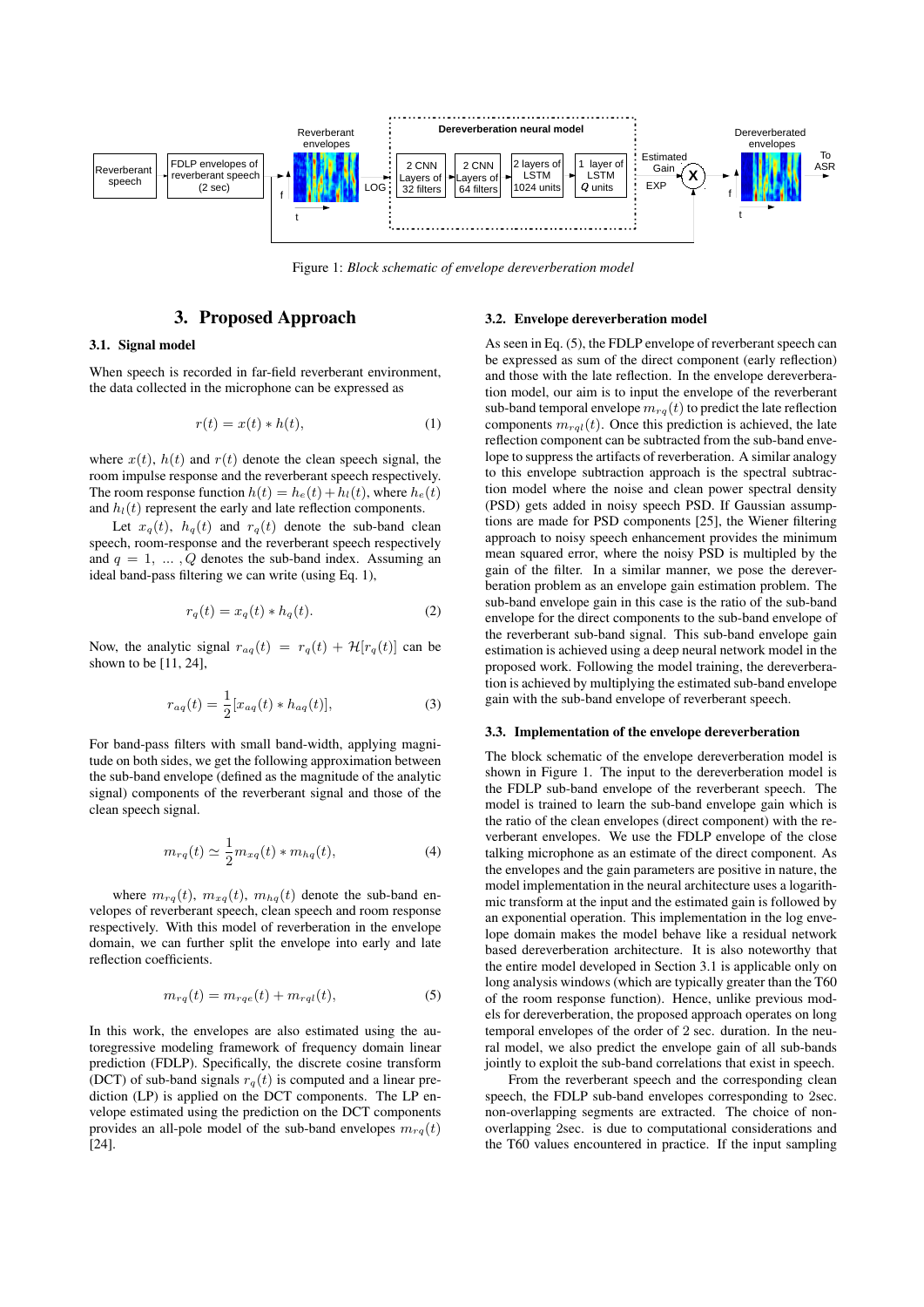

Figure 2: *Comparison of spectrograms, FDLP spectrogram for clean (near-room), reverberant speech (far-room) and far-room after the proposed dereverberation, recordings from the REVERB Challenge dataset.*



Figure 3: *MSE loss for REVERB challenge dataset*

rate is 16 kHz, a 2sec. segment will correspond to 32,000 samples. FDLP envelopes are extracted at a down sampled rate of 400 Hz. Thus every 2sec. segment of audio corresponds to 800 samples of FDLP envelope for each sub-band. We use a 36 band mel decomposition. This makes the representation at the input of the enhancement model of size  $800 \times 36$ . The target signal for the enhancement model in Figure 1 is the ratio of the close talking (clean) FDLP envelopes with those of reverberant envelopes.

The architecture of the neural model is based on convolutional long short term memory (CLSTM) networks (Figure 1). The input 2-D data of sub-band envelopes are fed to a set of convolutional layers where the first two layers have 32 filters each with kernels of size of  $41 \times 5$ . The next two CNN layers have 64 filters with  $21 \times 3$  kernel size. All the CNN layer outputs with ReLU activations are zero padded to preserve the input size and no pooling operation is performed. The output of the CNN layers are reshaped to perform time domain recurrence using 3 layers of LSTM cells. The first two LSTM layers have 1024 cells while the last layer has 36 cells corresponding to the size of the target signal (envelope gain). The training criteria is based on the mean square error between the target and predicted output. The model is trained with stochastic gradient descent using Adam optimizer. The dereverberated envelopes are integrated into 25ms windows with a shift of 10 ms and these are log transformed and used as features for ASR [26].

An analysis of dereverberation training loss variation as a function of the epoch is shown in Figure 3. The training loss and validation loss show consistent reduction during the training process. We run the dereverberation model for about 10 epochs.

An illustration of the envelope enhancement is shown in Figure 2. Here, we plot the FDLP spectrogram (integrated envelopes) for clean signal, reverberated signal and enhanced signal (using the dereveberation model). As seen in Figure 2, the dereverberation model improves the spectogram visibly and makes it closer to the clean FDLP spectrogram.

### 4. Experiments and results

The experiments are performed on REVERB challenge and CHiME-3 datasets. For the baseline model, we use WPE enhancement along with unsupervised GEV beamforming. This signal is processed with filter-bank energy features (denoted as BF-FBANK). The FBANK features are 36 band log-mel spectrogram with frequency range from 200 Hz to 6500 Hz. This is the same frequency decomposition used in the FDLP and FDLP-dereverberation experiments. The acoustic model corresponds to 2-D CLSTM network described in [27], consisting of 4 layers of CNN, a layer of LSTM with 1024 units performing recurrence over frequency and 3 fully connected layers with batch normalization.

#### 4.1. ASR framework

We used Kaldi toolkit [28] for deriving the senone alignments used in the PyTorch deep learning framework for acoustic modeling. A hidden Markov model - Gaussian mixture model (HMM-GMM) system is trained with MFCC (Mel Frequency Cepstral Coefficients) features [29] to generate the alignments for training the CLSTM model. A tri-gram language model [30] is used in the ASR decoding and the best language model weight obtained from development set is used for the evaluation set.

### 4.2. REVERB Challenge ASR

The REVERB challenge dataset [31] for ASR consists of 8 channel recordings with real and simulated reverberation conditions. The simulated data is comprised of reverberant utterances generated (from the WSJCAM0 corpus [32]) obtained by artificially convolving clean WSJCAM0 recordings with the measured room impulse responses (RIRs) and adding noise at an SNR of 20 dB. The simulated data has six different reverberation conditions. The real data, which is comprised of utterances from the MC-WSJ-AV corpus [33], consists of utterances spoken by human speakers in a noisy reverberant room. The training set consists of 7861 utterances from the clean WSJCAM0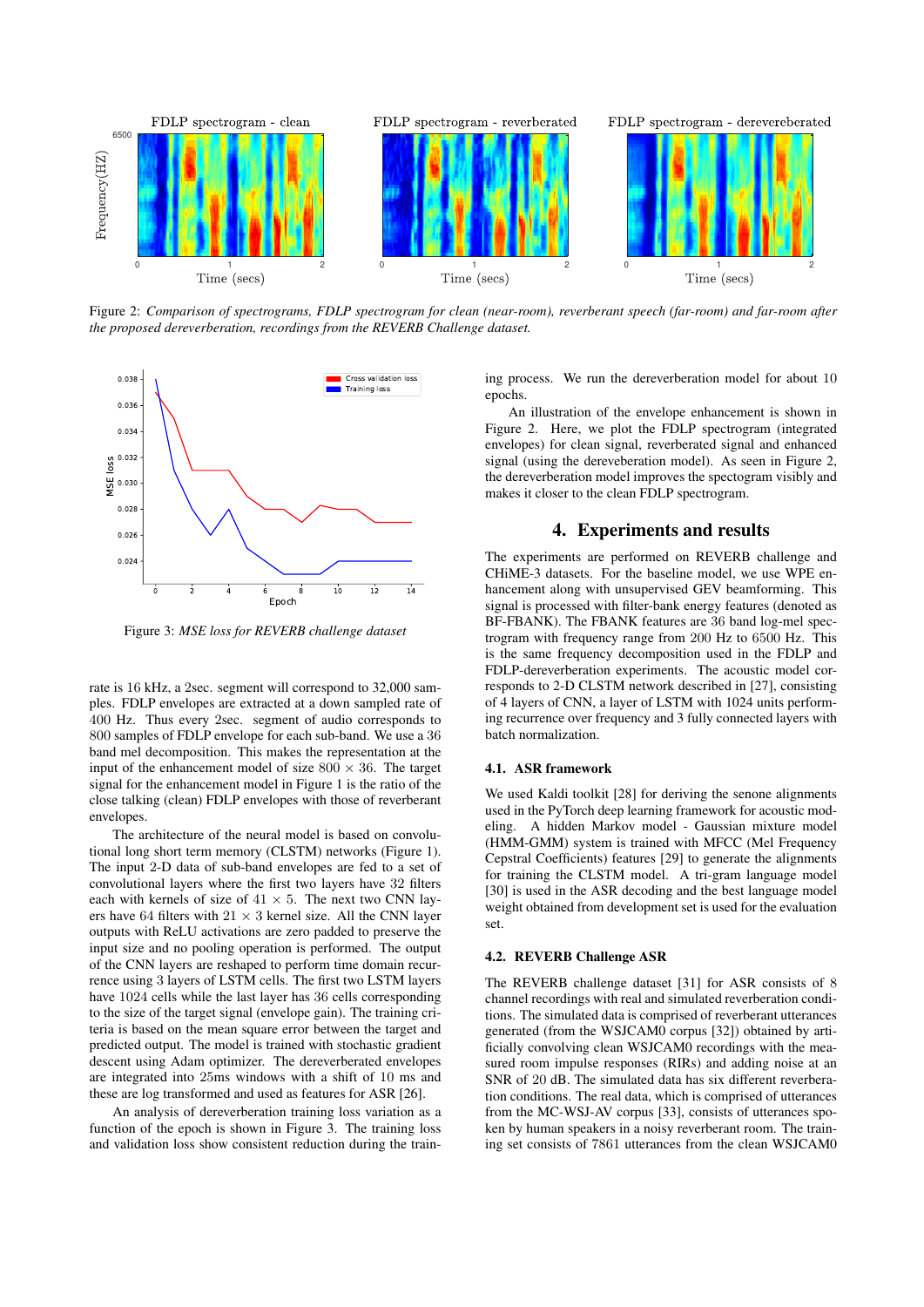Table 1: *Word Error Rate (%) in REVERB dataset for different features and proposed dereverberation method.*

| Model<br><b>Features</b> | Dev  |      |      | Eval |      |      |
|--------------------------|------|------|------|------|------|------|
|                          | Real | Simu | Avg  | Real | Simu | Avg  |
| <b>BF-FBANK</b>          | 19.1 | 6.1  | 12.6 | 14.7 | 6.5  | 10.6 |
| <b>BF-FDLP</b>           | 17.8 | 6.8  | 12.3 | 14.0 | 7.0  | 10.5 |
| $BF-FBANK + derevb.$     | 17.3 | 5.5  | 11.4 | 13.1 | 6.9  | 10.0 |
| $BF-FDLP +$ derevb.      | 14.4 | 5.3  | 9.9  | 12.0 | 6.8  | 9.4  |

training data by convolving with 24 measured RIRs.

#### *4.2.1. Discussion*

Table 1 shows the WER results for experiments on REVERB challenge dataset. The WPE applied unsupervised GEV beamformed signal is used for the FDLP baseline (denoted as BF-FDLP). The BF-FDLP baseline by itself is better than the BF-FBANK baseline (average relative improvements of 2% on the development set and about 1% on the evaluation set). For a fair comparision of the proposed approach, we have applied a similar dereverbaration method on BF-FBANK baseline. Here, we have trained the neural model with log-mel features corresponding to 2 sec. duration with all the 36 mel-bands jointly. This approach is denoted as BF-FBANK + dereverberation. Average relative improvements of 10% on the development set and about 6% on the evaluation set is achieved compared to the BF-FBANK baseline.

Finally applying the proposed neural model based dereverberation on BF-FDLP baseline (denoted as BF-FDLP + dereverberation) yields average relative improvements of 21% on the development set and about 11% on the evaluation set, compared to the BF-FBANK baseline. The improvement in real condition is much more than that of simulated data. Average relative improvements of 25% on the real development set and about 18% on the real evaluation set, compared to the BF-FBANK baseline is achieved by the proposed method. This suggests that, even though the neural model is trained only with simulated reverberations, it generalizes well on unseen real data.

#### 4.3. CHiME-3 ASR

The CHiME-3 dataset [13] for the ASR has multiple microphone tablet device recording in four different environments, namely, public transport (BUS), cafe (CAF), street junction (STR) and pedestrian area (PED). For each of the above environments real and simulated data are present. The real data consists of 6 channel recordings from WSJ0 corpus sampled at 16 kHz spoken in the four varied environments. The simulated data was constructed by mixing clean utterances with the environment noise. The training dataset consists of 1600 (real) noisy recordings and 7138 (simulated) noisy recordings from 83 speakers.

#### *4.3.1. Discussion*

The WER results for experiments on CHiME-3 dataset are shown in Table 2. The FDLP baseline, denoted as BF-FDLP is better than the FBANK baseline (BF-FBANK). We observe average relative improvements of 8% on the development set and about 12% on the evaluation set when comparing BF-FDLP and BF-FBANK baseline systems. It can also be seen from Table 2 that the proposed dereverberation method improves the

| Table 2: Word Error Rate $(\%)$ in CHiME-3 dataset for different |
|------------------------------------------------------------------|
| features and proposed dereverberation method.                    |

| Model<br><b>Features</b> | Dev  |      |     | Eval |      |      |
|--------------------------|------|------|-----|------|------|------|
|                          | Real | Simu | Avg | Real | Simu | Avg  |
| <b>BF-FBANK</b>          | 7.8  | 8.0  | 8.0 | 14.0 | 9.7  | 11.8 |
| <b>BF-FDLP</b>           | 7.0  | 8.1  | 7.5 | 12.0 | 10.0 | 11.0 |
| $BF-FBANK + derevb.$     | 7.2  | 8.3  | 7.7 | 12.9 | 9.8  | 11.4 |
| $BF-FDLP +$ derevb.      | 7.2  | 7.9  | 7.5 | 13   | 9.6  | 11.3 |
| $+$ reg.                 | 6.9  | 8.0  | 7.4 | 11.8 | 9.8  | 10.8 |

Table 3: *Word Error Rate (%) in CHiME-3 dataset for different features and proposed dereverberation method with RNN-LM*

| Model                | Dev  |      |     | Eval |      |     |  |
|----------------------|------|------|-----|------|------|-----|--|
| <b>Features</b>      | Real | Simu | Avg | Real | Simu | Avg |  |
| <b>BF-FBANK</b>      | 5.8  | 6.2  | 6.0 | 10.8 | 7.2  | 9.0 |  |
| <b>BF-FDLP</b>       | 5.1  | 6.1  | 5.6 | 9.2  | 7.5  | 8.4 |  |
| $BF-FBANK + derevb.$ | 5.0  | 6.3  | 5.7 | 10.0 | 7.6  | 8.8 |  |
| $BF-FDLP +$ derevb.  | 5.0  | 6.2  | 5.6 | 9.9  | 7.2  | 8.6 |  |
| $+$ reg.             | 5.0  | 6.0  | 5.5 | 9.5  | 7.6  | 8.6 |  |

FBANK-baseline system. Table 3 shows the results with recurrent neural network based language model (RNN-LM).

In the CHiME-3 dataset, we observed that the significant cause of degradation in the signal quality came from the additive noise sources. Hence, the application of the dereverberation model degraded the performance on the BF-FDLP system (which showing improvements in the BF-FBANK system). On further investigation, we found that the dereverberation model also resulted in smoothing of the spectral variations in the FDLP spectrogram. In order to circumvent this issue, we regularized the MSE loss with a term that encouraged the spectral channels to be uncorrelated. The regularization parameter was kept at 0.05. Using this regularized MSE loss, we improved the BF-FDLP-Dereverberation system results over the dereverberation approach with MSE loss alone. We performed a statistical significance test [34] comparing the decoded outputs of the proposed systems with the decoded outputs of the baseline system. In this analysis, the probability of improvement of the proposed dereverberation system with regularization (BF-FDLP + derevb. + reg.) over the FDLP baseline (BF-FDLP) is above 95% on all test conditions in real and simulated. These experiments suggest that, even for the audio data without significant late reflection components (like CHiME-3 dataset), the proposed approach improves significantly over the baseline method (average relative improvements of 8.5 % over the baseline BF-FBANK system in the eval. condition).

### 5. Summary

In this paper, we propose a new neural model for dereverberation of temporal envelopes. Using the proposed neural dereverberation approach, we perform speech recognition experiments on the REVERB challenge dataset as well as on the CHiME-3 dataset. These experiments indicate that the proposed neural dereverberation approach generalizes well on unseen reverberant data. The analysis of results also highlight the incremental benefits achieved for application of the proposed approach in other features like, log-mel filter bank features.